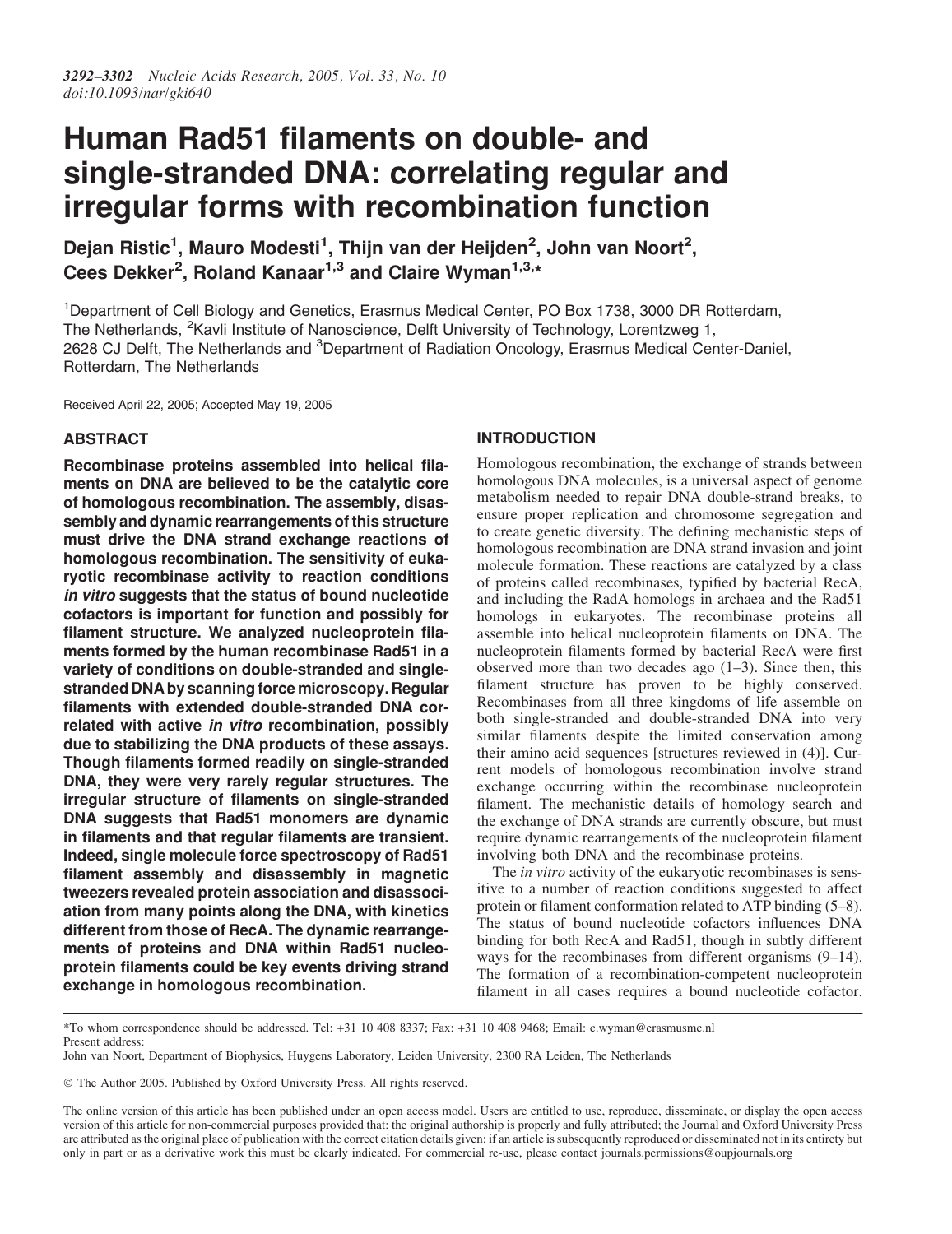Conversely, ATP hydrolysis by the recombinases is dependent on their interaction with DNA, with single-stranded DNA stimulating the activity more strongly than double-stranded DNA (15,16). However, the mechanistic role of ATP hydrolysis in recombination remains enigmatic. ATP hydrolysis is dispensable for RecA and Rad51 catalyzed in vitro recombination reactions, which assess the pre-synaptic and synaptic stages of recombination, including homology search, strand invasion and joint molecule formation (7,17,18). However, based on the phenotypes of ATPase defective recombinases, in vivo recombination does require ATP hydrolysis (19–21).

Here, we described the effect of reaction conditions that influence *in vitro* recombination on the structure of human Rad51 nucleoprotein filaments. The filaments were observed directly in the absence of fixatives and characterized with scanning force microscopy (SFM). In conditions that enhance in vitro recombination activity, we observed regular and stable filaments with elongated double-stranded DNA. Filaments formed on single-stranded DNA were almost all irregular in all conditions unless they were fixed with glutaraldehyde. In contrast, Rad51 filaments on double-stranded DNA were irregular and apparently unstable in conditions where in vitro recombination activity is low. Disassembly of filaments was followed over time revealing that protein disassociation occurs from many places along the filament. Single molecule force spectroscopy studies of Rad51 filament assembly and disassembly also showed that stable filaments form in conditions that favor in vitro strand exchange reactions. Furthermore, the kinetics of filament disassembly followed in solution in real-time indicated dissociation of Rad51 subunits from many points at once.

## MATERIALS AND METHODS

#### DNA substrates

The double-stranded DNA used in the SFM experiments was made by linearization of pDERI1 (22). Digestion of this plasmid with ScaI produced 1821 bp blunt-ended linear doublestranded DNA. The resulting linear DNA was purified by phenol:chloroform:iso-amyl alcohol (25:24:1) extraction and checked for purity by gel electrophoresis.

A sample of 810 nt single-stranded DNA was made as follows: first a double-stranded 810 bp fragment was produced by PCR, using the URA3 gene from Saccharomyces cerevisiae as template DNA and primers U3, which was 5'-phosphorylated (5'-GAAGGAAGAACGAAGGAAGGAGC), and Bio 5, which was 5' biotinylated (5'-TTTCCCGGGGGG-CCCGGGTTCTATACTGTTGACCC). The PCR product was purified by phenol:chloroform:iso-amyl alcohol (25:24:1) extraction, followed by ethanol precipitation. The DNA strand with the terminal  $5'$ -phosphate was digested by lambda exonuclease (5 U/ $\mu$ g DNA). The reaction was carried out at 37°C for 1 h and stopped by the addition of a 0.1 vol of STOP solution containing 5% (w/v) SDS, 50 mM EDTA, 30 mg/ml Proteinase K and further incubation at  $65^{\circ}$ C for 30 min. The resulting single-stranded DNA was resolved on a 1.5% agarose gel and purified from the gel using a  $GFX^{TM}$  column (Amersham).

For the magnetic tweezers experiments, freely rotatable 8 kb DNA was made as described previously (23).

#### Rad51 purification

The human Rad51 protein was over-expressed in Escherichia coli. Cells were lysed in high salt. The clarified lysate was treated with polyethylenimine. After a second clarification, Rad51 was recovered by  $(NH_4)$ <sub>2</sub>SO<sub>4</sub> salting-out and the resuspended pellet was purified by heparin-sepharose chromatography followed by MonoQ chromatography. The protein was dialyzed against 300 mM KCl, 20 HEPES–NaOH (pH 7.8), 1 mM EDTA, 2 mM DTT and 10% glycerol, and stored at  $-80^{\circ}$ C.

# Filament formation reactions

Nucleoprotein filaments were formed in 10 µl reactions containing  $7.5 \mu M$  DNA (concentration in nucleotides),  $2.5 \mu M$ human Rad51, 25 mM HEPES–KOH (pH 7.5), 5 mM  $MgCl<sub>2</sub>$ or CaCl<sub>2</sub>, 2 mM nucleotide cofactor (ATP, ADP, ATP $\gamma$ S or AMP-PNP) and 30 mM KCl. Reactions were carried out at 37°C for 1 h and then placed on ice. When indicated, 200 mM  $(NH_4)_2SO_4$  was added after 1 h of incubation at 37°C which was continued for an additional 10 min prior to placing the reactions on ice.

#### D-loop assays

Oligonucleotide SK3  $(24)$  was radiolabeled at the 5' end and incubated at  $3.6 \mu M$  (nucleotide) with  $1.6 \mu M$  Rad $51$  in  $50 \mu M$ Tris–HCl (pH 7.5), 1 mM DTT, 0.1 mg/ml acetylated BSA, 60 mM KCl, 5 mM  $MgCl<sub>2</sub>$  (or CaCl<sub>2</sub>) and 2 mM ATP (or AMP-PNP or ATP $\gamma$ S). After 5 min incubation at 37°C, 10 µl of supercoiled pUC19 plasmid DNA at 1.14 mM nucleotide (prepared by detergent lysis and twice purified by CsCl gradient equilibrium sedimentation) was added. At the desired time point,  $10 \mu l$  aliquots were withdrawn from the reaction, mixed with 5  $\mu$ l of STOP solution (0.5% SDS, 50 mM EDTA and 30% glycerol) and deproteinized by incubation for 5 min at 37°C with 1 µg/µl final of Proteinase K. Reaction products were fractionated by 0.8% agarose gel electrophoresis in Tris– borate buffer. Gels were dried on DEAE paper and analyzed by Phosphorimaging.

## Scanning force microscopy

For imaging, reactions were diluted 15-fold in deposition buffer [10 mM HEPES–KOH (pH 7.5) and 10 mM  $MgCl<sub>2</sub>$ ] and deposited on freshly cleaved mica. After  $\sim$ 30 s, the mica was washed with water (glass distilled; SIGMA) and exposed to a stream of filtered air.

For the study of human Rad51 disassembly on mica, nucleoprotein filaments were formed as described above including treatment with  $(NH_4)$ <sub>2</sub>SO<sub>4</sub>. Reactions were deposited on mica and the excess buffer was removed, but the samples were not dried. The sample on mica was then covered with buffer containing  $25 \text{ mM HEPES-KOH (pH 7.5), } 5 \text{ mM MgCl}_2$ ,  $2 \text{ mM}$ ATP and 30 mM KCl, or 200 mM  $(NH_4)_2SO_4$ . The nucleoprotein filaments were incubated at 19°C for 1, 5 or 30 min and then washed and dried as described above.

Images were obtained on a NanoScope IIIa or a NanoScope IV (Digital Instruments; Santa Barbara, CA) operating in tapping mode in air with a type E scanner. Silicon Nanotips were purchased from Digital Instruments (Nanoprobes). The length of nucleoprotein filaments was measured from NanoScope images imported into IMAGE SXM 1.62 (National Institutes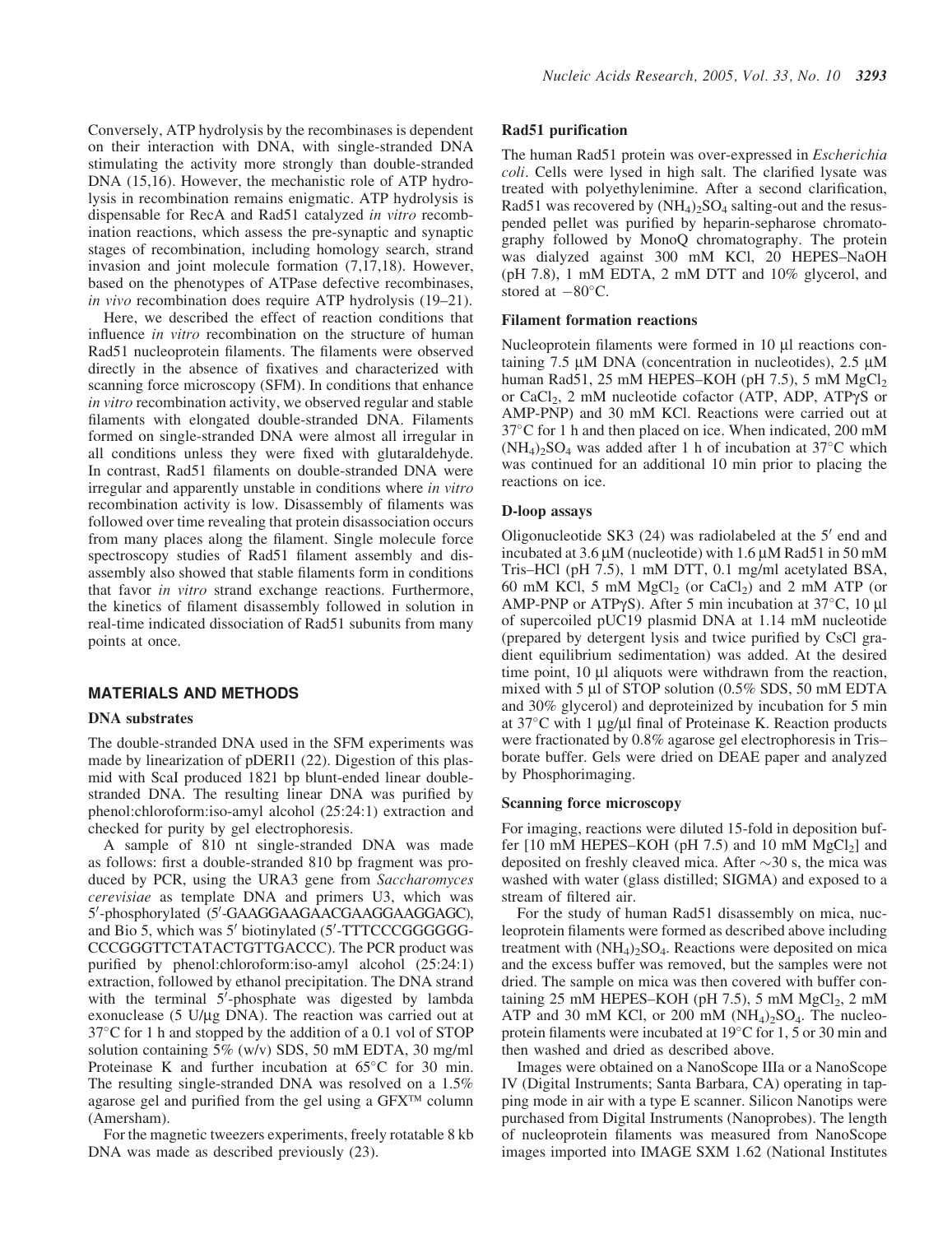of Health IMAGE version modified by Steve Barrett, Surface Science Research Centre, University of Liverpool, Liverpool, UK). The filaments' contours were traced manually. For the irregular filaments, the contours were traced as a path through the highest points along the nucleoprotein filaments.

#### Magnetic tweezers

The magnetic tweezers setup used has been described in (25). The force applied to the bead was calculated by quantifying thermal motion of the DNA-tethered bead and substituting it into equipartition theorem. Using image processing, a position accuracy of 5 nm in three dimensions was obtained. To exclude thermal drift, all positions were measured relative to a polystyrene bead fixed to the bottom of the flow cell. Length changes of a magnitude up to 10 nm or with a frequency <30 Hz could be determined reliably within the spatial and temporal noise for Z detection at the force used.

Polystyrene beads, as well as DNA constructs carrying a magnetic bead at one end, were anchored to the bottom of a flow cell as described (25). Force-extension curves were used to identify attachment of single DNA molecules. After conformation of the correct contour and persistence lengths, experiments were started by addition of human Rad51. All measurements were carried out at 25°C.

#### Flow cell reactions

The reaction buffer used in the flow cell was 25 mM HEPES– KOH (pH  $7.5$ ), 5 mM MgCl<sub>2</sub> and  $25$  mM KCl. For the start of a measurement, the flow cell content was replaced by buffer including human Rad51 and 2 mM ATP while maintaining the DNA tether at a constant magnetic force. Note however that due to the flow (first 60–75 s), an additional drag force pulls on the bead. As a result, the bead is moved sideways and downwards, increasing the tether length, but decreasing the bead height. Human Rad51 (dis)assembly was monitored through measurement of the height of the magnetic bead.

# RESULTS

The structure of nucleoprotein filaments formed by the human recombinase Rad51 was analyzed by SFM imaging. In this way, we not only assessed if the protein binds to DNA under the conditions tested, but also directly observed the architecture of the resulting protein–DNA complexes. Significantly, sample preparation does not require fixative agents thereby allowing the observation of possibly dynamic structures. This approach also resulted in capturing for observation the variety of structures present in a reaction mixture at the time of deposition. Comparing unfixed and fixed filaments indicated that chemical fixation forced the accumulation of regular structures.

## Human Rad51 formed regular and irregular filaments on double-stranded DNA depending on reaction conditions

Nucleoprotein filaments formed in the presence of ATP and  $Mg^{2+}$  on 1.8 kb double-stranded DNA were irregular and varied in length (Figure 1A). To assess DNA extension in the filaments, their contour length was measured by tracing a path through the highest points along the protein–DNA complex. This was compared to the contour length of DNA molecules in the absence of protein measured in the same way. All length measurements are displayed as distributions in histograms (Figure 2). The length of the filaments formed in the presence of ATP and  $Mg^{2+}$  indicated that many of the DNA molecules were not significantly extended in these complexes (Figure 2A and B). The filaments with lengths significantly shorter than the 1.8 kb DNA (average measured length  $0.53 \text{ µm}$ ) were due to contaminating short DNA fragments that were eliminated in subsequent experiments. Filaments formed in the presence of ATPgS, a nucleotide cofactor analog usually described as poorly hydrolyzable, were similar to those formed with ATP, irregular (Figure 1B) and without DNA extension.

Dramatically different filaments formed in the presence of the non-hydrolyzable ATP analog AMP-PNP (Figure 1D). Here, there were very few filaments with intermediate lengths between that of the bare 1.8 kb fragment  $(0.53 \mu m)$  and the fully extended length  $(0.8 \mu m)$ , expected if the DNA is completely incorporated into a filament making it 1.5 times longer (Figure 2D). These filaments were regular and, apart from the filaments formed on the small contaminating DNA, had a uniform length indicating extension of the DNA to  $\sim$ 1.5 times that of a B-form.

In addition to varying the nucleotide cofactor, we also formed Rad51 filaments in buffer conditions known to influence the in vitro strand exchange reactions. Rad51-catalyzed strand exchange is stimulated by the addition of ammonium sulfate to a reaction including ATP and  $Mg^{2+}$  (8) and the (partial) substitution of  $Ca^{2+}$  for  $Mg^{2+}$  in an ATPcontaining reaction (7). Filaments were formed as described above by addition of protein and nucleotide cofactor to DNA, where ammonium sulfate was added subsequently. These conditions, both addition of ammonium sulfate (Figure 1C) and substitution of  $Ca^{2+}$  for Mg<sup>2+</sup> (Figure 1E), resulted in filaments with a regular appearance, similar to those formed in the presence of AMP-PNP. Addition of ammonium sulfate resulted in elongated filaments, though with a distribution centered at shorter than fully extended length (Figure 2C). Careful inspection of images of these filaments suggests their less than complete extension may be due to less than complete coverage of DNA by Rad51, but where DNA is covered the structures are regular (see apparent gaps in filaments shown in Figure 1C). Substitution of  $Ca^{2+}$  for  $Mg^{2+}$  resulted in filaments with a length distribution centered near the fully extended form (Figure 2E).

# Human Rad51 rarely formed regular filaments on single-stranded DNA

We also analyzed the structure of Rad51 filaments formed on single-stranded DNA, the complex that initiates joint molecule formation and is presumably active in identifying regions of sequence homology. Rad51 was incubated with singlestranded DNA, a natural plasmid sequence  $\sim 800$  nt long, in the same set of conditions and the same protein to DNA ratio (equivalent here to one Rad51 monomer per 3 nt of DNA) as was done for double-stranded DNA. In the absence of protein cross-linking agents, regular filaments were only rarely observed. Filaments were classified as regular or irregular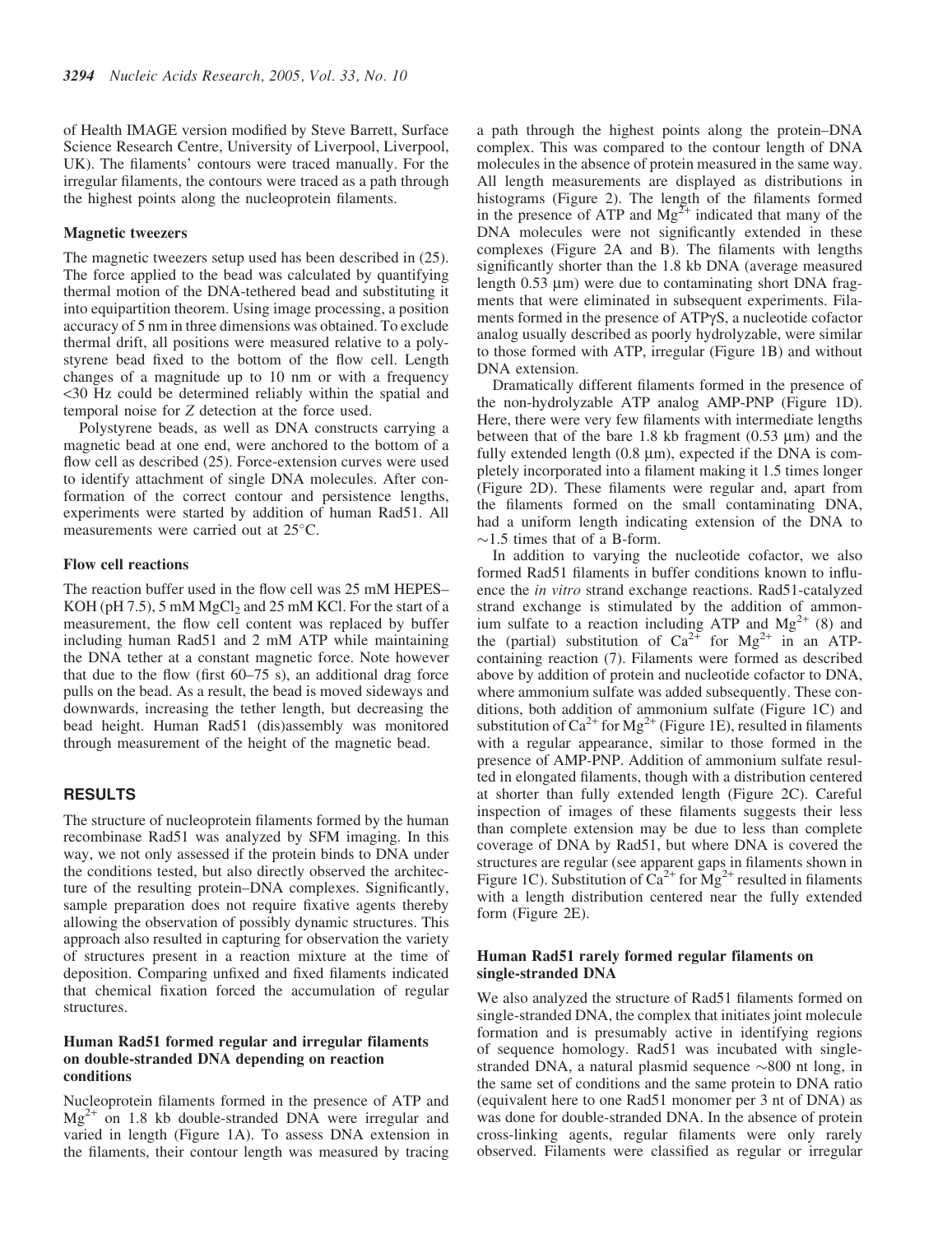

Figure 1. SFM images of filaments formed by human Rad51 on double-stranded DNA in the presence of various nucleotide cofactors. (A and B) Examples of protein–DNA complexes described as irregular filaments formed on double-stranded DNA in the presence of ATP and MgCl2 (A) and ATPgS (B). (C–E) Examples of regular filaments formed on double-stranded DNA in conditions including ATP and MgCl<sub>2</sub> treated with (NH<sub>4</sub>)<sub>2</sub>SO<sub>4</sub> (C), AMP-PNP (D) and ATP and CaCl<sub>2</sub> (E). All images are  $1 \times 1$  µm and height is represented by color in the range of 0–3 nm, red to yellow as shown in the scale bar.

based on their appearance and the percentage of regular and irregular filaments in the various conditions was tabulated (Figure 3). Regular or partially regular filaments were observed when ATP in the presence of  $Ca^{2+}$  or AMP-PNP was used as a nucleotide cofactor. For AMP-PNP, only a small fraction of the filaments were regular  $(85\%, n = 60,$ of the filaments were irregular, see example in Figure 3D). Filaments formed in the presence of ATP and  $Ca^{2+}$  were occasionally like those formed on double-stranded DNA and classified as regular (Figure 3E). However, most of them had an intermediate appearance, not completely regular but not as irregular as filaments formed, for instance, with ATP and  $Mg^{2+}$ (compare Figure 3A and C with Figure 3E). All other conditions resulted in irregular filaments. Notably, the addition of ammonium sulfate to filaments formed with ATP and  $Mg^{2+}$ caused apparent disassociation of protein from DNA in the irregular filaments present before addition of ammonium sulfate. However, treatment of the reactions producing irregular filaments with glutaraldehyde resulted in all of the filaments becoming regular (compare Figure 3A and B). This suggests that the irregular structures observed on mica were a sampling

of dynamic filaments in solution with subunits rearranging or associating and disassociating. Fixation by glutaraldehyde may have trapped a structure that was only transiently present or that was the sum of dynamic interactions that occur in the time the cross-linking agent was present.

# Human Rad51 recombination activity varied with reaction conditions

The structure of Rad51 filaments varied based on the DNA substrate and the reaction conditions. The conditions used were previously described to effect in vitro recombination activity, but have not all been directly compared in the same assay. In order to correlate filament structure with activity directly, we tested all of these conditions with our Rad51 protein in a D-loop assay (Figure 4). As judged by D-loop product accumulation, Rad51 is most active in the presence of AMP-PNP or ATP and  $Ca^{2+}$ . Indeed, in these conditions product signal at the time labeled 0 (Figure 4) indicated that product was formed in even the very short time it took to remove an aliquot after mixing all components. Only weak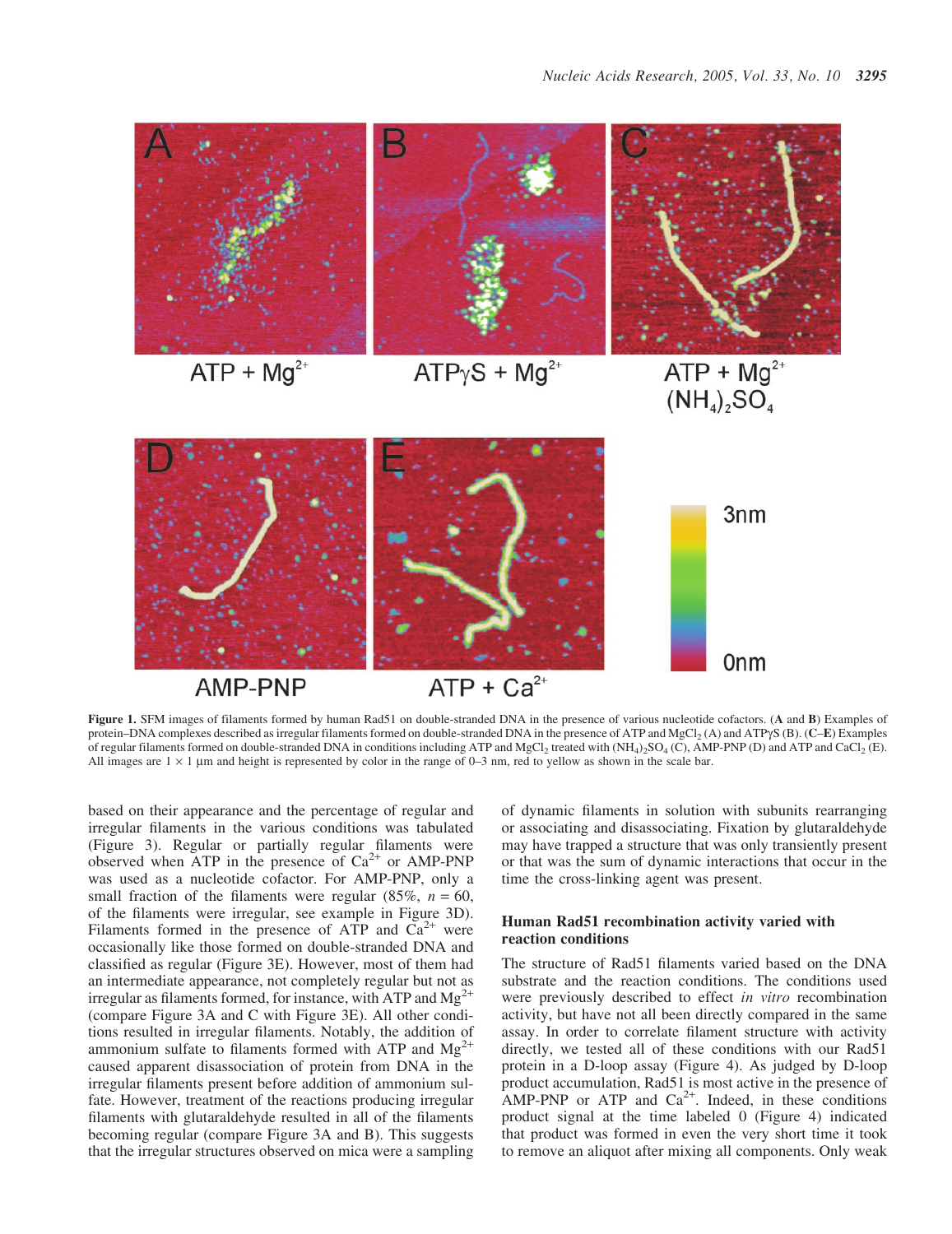

Figure 2. Distribution of filament and DNA lengths measured from SFM images. The length of DNA molecules or filaments in the indicated conditions was measured and their distribution is plotted in histograms. (A) Bare DNA without any bound protein. (B) Filaments formed by Rad51 in the presence of ATP and  $MgCl<sub>2</sub>$ . (C) Filaments formed by Rad51 in the presence of ATP and MgCl<sub>2</sub> and subsequently treated with  $(NH_4)$ <sub>2</sub>SO<sub>4</sub>. (D) Filaments formed by Rad51 in the presence of AMP-PNP. (E) Filaments formed by Rad51 in the presence of ATP and CaCl<sub>2</sub>. The average measured length of the bare DNA fragment (blue line) and the length of this DNA fragment if it is extended 1.5 times in a filament (green line) are indicated in the histograms.

activity was observed in the presence of ATP or ATPgS and  $Mg^{2+}$ . Little D-loop formation was detected when ammonium sulfate was added to reactions with ATP and  $Mg^{2+}$ . The Rad51 activity measured by D-loop formation does not require ATP hydrolysis as this was most active with the non-hydrolyzable analog AMP-PNP or with ATP and  $Ca^{2+}$ , where ATP hydrolysis is considerably inhibited (7). Addition of ammonium sulfate inhibited D-loop formation here, though it has been shown to stimulate Rad51 activity in a different *in vitro* assay [(8) and see Discussion]. The lack of D-loop product correlated with the observation that Rad51 filaments formed on single-stranded DNA in the presence of ATP and  $Mg^{2+}$ were disrupted by ammonium sulfate in our experiments.

## Dynamic disassembly of human Rad51 filaments correlates with ATP hydrolysis

ATP hydrolysis is required in vivo for Rad51 function in homologous recombination (20). We observed that filaments formed in the presence of ATP were very irregular. The irregular structure of these filaments suggested that they might be dynamic, with active exchange of free and DNA-bound Rad51 along the filament. To test if this was the case, we characterized the transition from regular to irregular filaments. Ammonium sulfate does not significantly inhibit the ATPase activity of Rad51 [(14); and data not shown], but does result in the formation of regular filaments. We therefore reasoned that removing ammonium sulfate would provide an experimental tool to control the transition from regular to irregular filaments. For this purpose, filaments were formed with Rad51 and double-stranded DNA in conditions including ATP and  $Mg^{2+}$ , followed by addition of ammonium sulfate as before. After deposition onto mica, excess buffer was removed and replaced with a buffer lacking ammonium sulfate and Rad51. The filaments deposited on mica were incubated in this buffer for varying times before observation by SFM. As can be seen in Figure 5A, incubation without ammonium sulfate for 1, 5 and 30 min resulted in increasing disorder along the filaments, apparent loss of protein from DNA and eventually completely protein-free DNA. Filament length also decreased over this time indicating that DNA extension is not maintained as the filaments become irregular (Figure 5B). In contrast to RecA (26), Rad51 dissociation did not occur from one end, but apparently from many sites along the DNA. The effect of ammonium sulfate on stability of the Rad51 filaments was specific and not a general effect of salt in the buffer. Substitution of KCl for ammonium sulfate did not stabilize the filaments, irregular filaments appeared just as in the absence of ammonium sulfate or when it was removed without additional salt (Figure 5D). Incubation of Rad51 filaments on mica *per se* does not result in their dissociation, as regular filaments remained stable in buffer including ammonium sulfate but without Rad51 even after 30 min of incubation (Figure 5C). Though Rad51 binds to DNA in the presence of ADP, irregular filaments were also formed when ADP was used as a cofactor (Figure 5E).

The experiments incubating filaments on mica suggested that filaments disassembled over the course of  $\sim$ 30 min by dissociation of Rad51 from many points. It is notable that the Rad51 protein in filaments bound to mica appeared to behave the same as it did in solution. The appearance of filaments on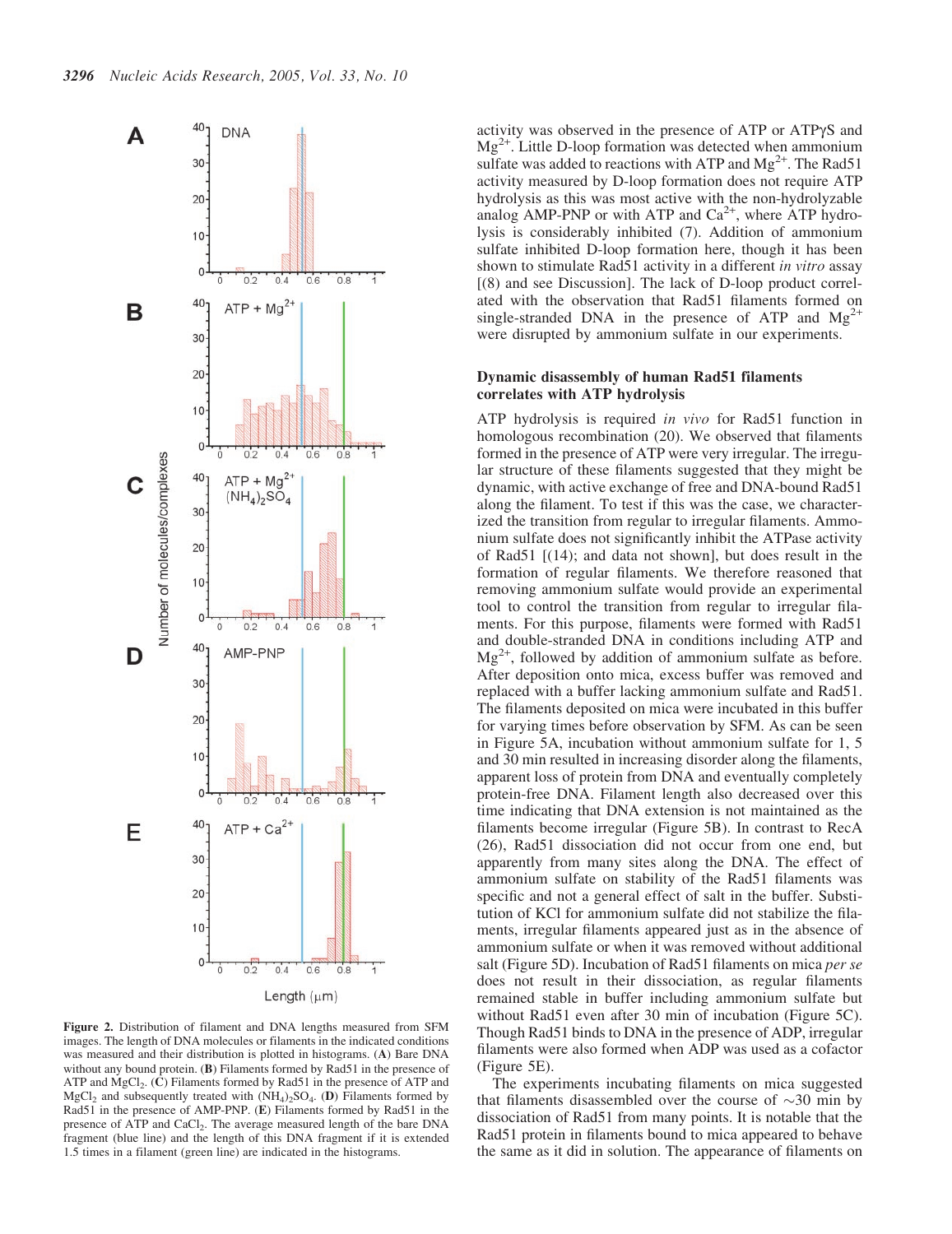

Figure 3. SFM images of filaments formed by human Rad51 on single-stranded DNA in the presence of various nucleotide cofactors. Examples of protein–DNA complexes formed on single-stranded DNA in the presence of ATP and MgCl2 deposited directly (A) and after fixation with glutaraldehyde (B). Examples of filaments formed on single-stranded DNA in the presence of ATP $\gamma$ S (C), AMP-PNP (D), and ATP and CaCl<sub>2</sub> (E). The percentage of filaments appearing irregular (such as in A and C) or regular is listed below the images. All images are  $1 \times 1$  µm and height is represented by color in the range of 0–3 nm, red to yellow as shown in the scale bar.

mica after removal of ammonium sulfate was the same as the appearance of filaments deposited from solution reactions including ATP. However, it was not possible to follow these apparent dynamics directly and we could not exclude possible effects of the surface on this reaction and its apparent kinetics.

In order to study the dynamics without possible interference from surface immobilization, we followed Rad51 filament assembly and disassembly on single DNA molecules held in magnetic tweezers. An 8 kb double-stranded DNA molecule

was tethered between a surface and a magnetic bead such that the position of the bead and the force exerted upon it could be manipulated and recorded. In the experiments reported, DNA with at least one nick near the magnetic bead was used, resulting in a torsionally unconstrained DNA molecule. At a constant stretching force, enough to extend the DNA molecule but not distort its structure, the assembly of a Rad51 filament on this DNA will increase the length of the tethered molecule. Assembly (or disassembly) of the filament was followed in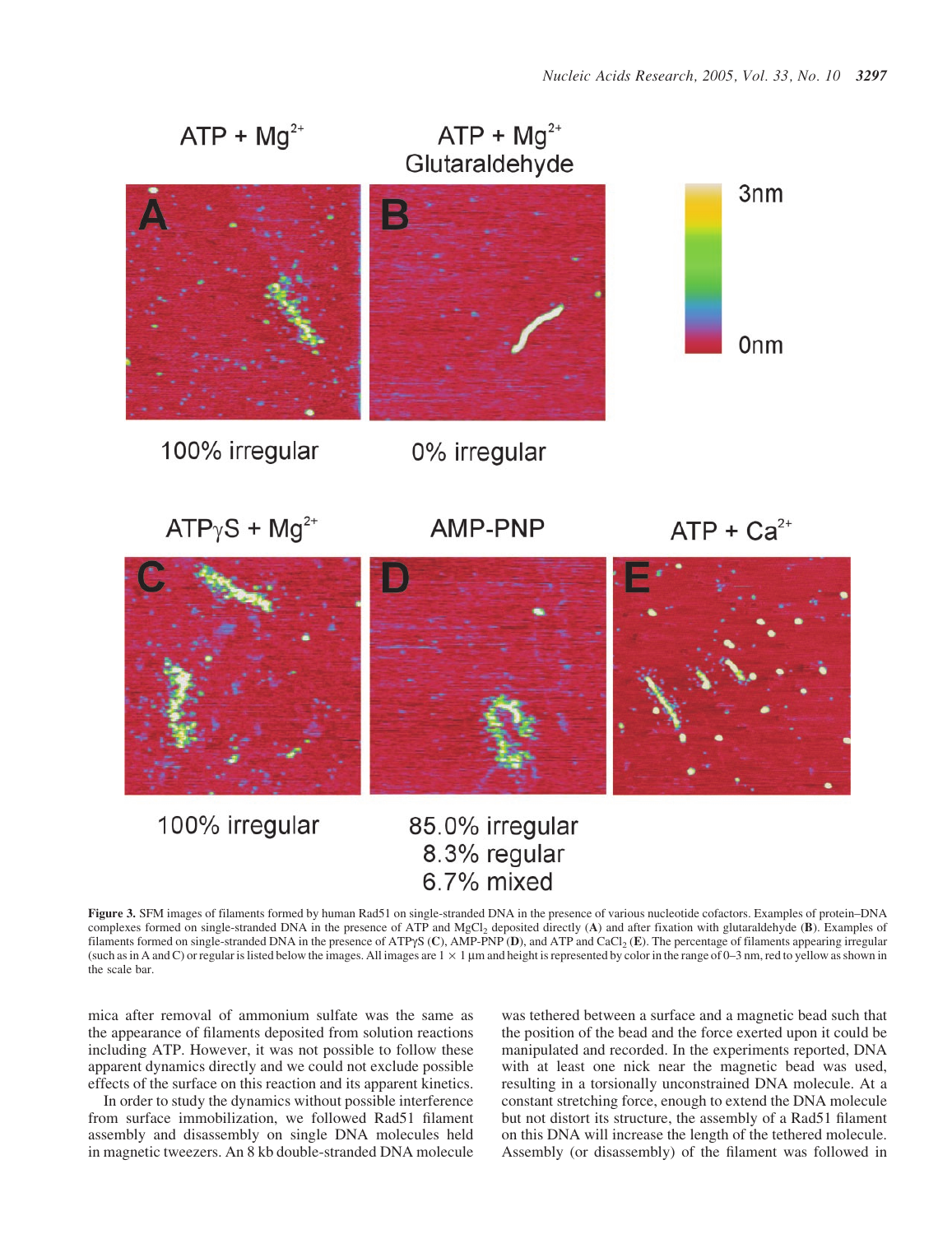

Figure 4. D-loop assay for recombination function. Human Rad51 was incubated with radiolabeled single-stranded oligonucleotide, supercoiled plasmid and the indicated nucleotide cofactors. Oligonucleotide substrates and D-loop recombination products were separated on a gel and the appearance of the D-loop product was followed in time as indicated.

real-time by recording changes in the height of the magnetic bead. Upon addition of buffer containing Rad51, ATP and  $Mg^{2+}$ , filament assembly was very fast. The dynamics of this process could not be properly followed when 830 nM Rad51 was added to the flow cell as the DNA tether was already extended to 1.35 times the length of bare DNA when the inflow of Rad51 was stopped (at  $\sim$ 75 s, Figure 6A). This is equivalent to  $\sim$ 70% of the DNA covered by a filament extending the helix 1.5 times its B-form length that had formed while flushing the flow cell. Note that the assembly rate could have been affected by the extra extension of the doublestranded DNA due to the drag of the flow. At lower levels of Rad51, 166 nM added to the flow cell, the dynamics of filament assembly could be separated from flushing the flow cell. However, full extension to 1.5 times the original DNA length was not observed in these conditions (Figure 6B). Very similar time courses, fast assembly for 830 nM Rad51 and slower assembly for 166 nM Rad51 were observed in several independent experiments (3 and 11 respectively).

The non-linear elongation of DNA versus time in the presence of 166 nM Rad51 indicated that the rate-limiting step in filament assembly was not a slow DNA binding or nucleation event followed by more rapid filament growth (Figure 6B). Rather it appeared that nucleation events of Rad51 binding to DNA occurred at multiple sites, the frequency of which depended on the concentration of free Rad51 (a complete quantitative analysis of these and other tweezers experiments will be published elsewhere). Filaments formed in these conditions, continuous presence of Rad51 and ATP, remained stable and elongated, within the detection limits of the tweezers, for several hours. Addition of ammonium sulfate after the formation of filaments did not affect their elongation. However, addition of ammonium sulfate together with Rad51 prevented any obvious filament formation, consistent with SFM imaging of reactions assembled in this way (data not shown). As observed by SFM, elongated filaments were formed when Rad51 was added to the flow cell together with AMP-PNP or with ATP and  $Ca^{2+}$  instead of Mg<sup>2+</sup> (data not shown).

Disassembly of a Rad51–DNA filament formed in the presence of ATP was followed after replacing the buffer in the flow cell with one that lacked ATP and Rad51. The bead height, representing end-to-end distance of the tethered molecule decreased over the course of 50 min to the original length of bare DNA (Figure 6C). The exponential decay of this curve indicated that filament dissociation did not occur from one end or a single point, but that Rad51 dissociated from many points along the molecule. As expected from the SFM imaging experiments, Rad51 filaments treated with ammonium sulfate or formed with ATP and  $Ca<sup>2+</sup>$  did not dissociate when the buffer was replaced with one lacking Rad51 and ATP (observed for several hours to over-night). These single molecule dynamic measurements of filament disassembly in solution confirmed the snap shot SFM images of filament disassembly on mica.

## **DISCUSSION**

We observe that the human recombinase Rad51 forms regular stable filaments with extended double-stranded DNA in conditions that promote an efficient *in vitro* strand exchange reaction (7,8). In vitro assays for recombinase functions measure the accumulation of DNA products after de-proteination, thus the conditions that stabilize these double-stranded DNA structures would enhance product accumulation. The regular filament form appears to be trapped when ATP, or a structural mimic, is bound but not hydrolyzed. AMP-PNP is a chemical analog of ATP that can bind to but is not hydrolyzed by ATPases such as Rad51. Substituting  $Ca^{2+}$  for  $Mg^{2+}$  in reactions involving human Rad51 results in a reduced ATPase rate that maintains human Rad51 in an ATP-bound form (7). The effects of ammonium sulfate are more complex. It is likely that one effect of ammonium sulfate is to mimic an ATP-bound form of Rad51. Although ammonium sulfate does not inhibit the ATPase activity of human Rad51 [(14), and data not shown], it probably does influence conformation at the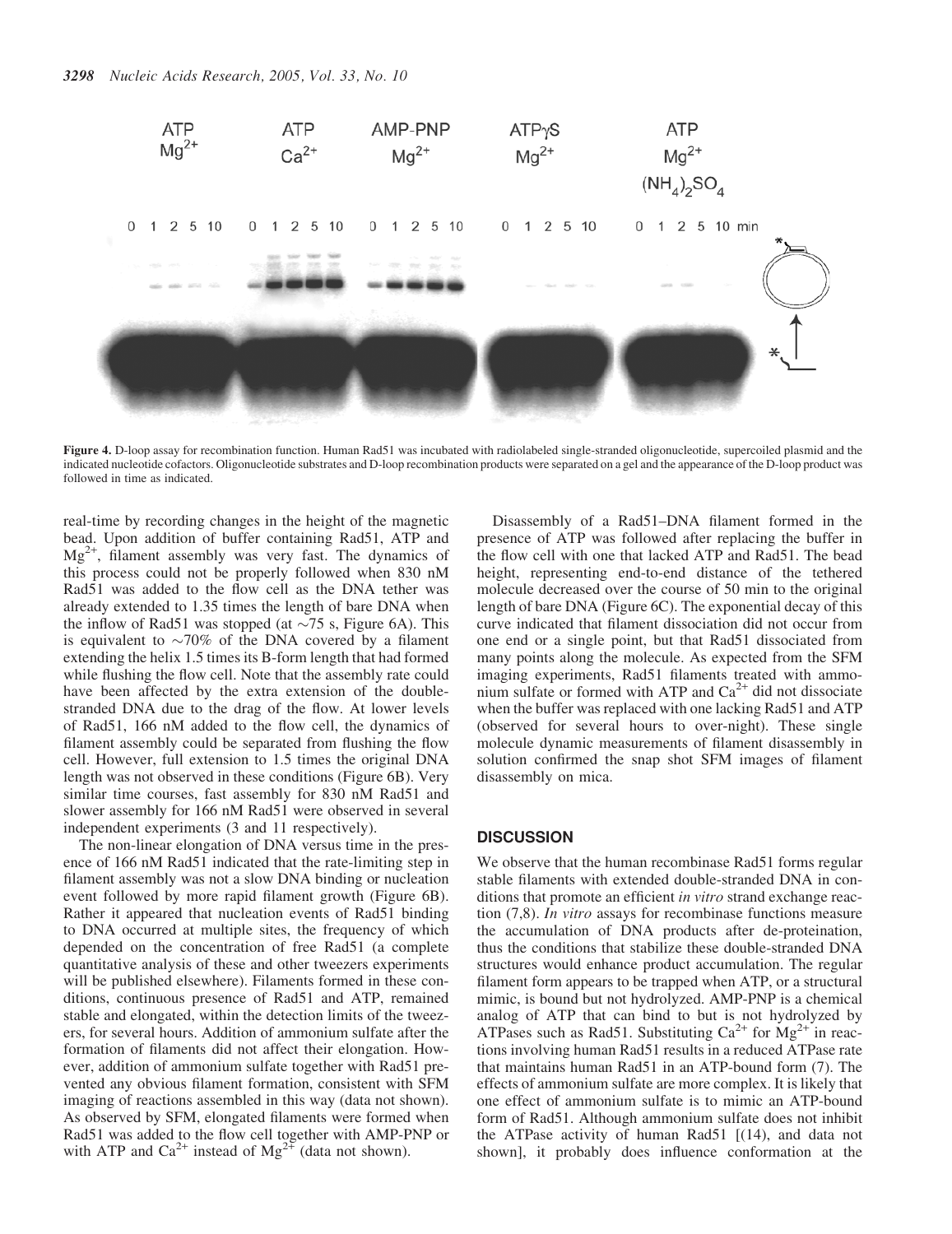

Figure 5. Disassembly of human Rad51 filaments formed on double-stranded DNA in the presence of ATP and MgCl<sub>2</sub> treated with (NH<sub>4</sub>)<sub>2</sub>SO<sub>4</sub> before deposition onto mica for imaging. (A) SFM images of filaments from the binding reaction treated with  $(NH<sub>4</sub>)<sub>2</sub>SO<sub>4</sub>$  and deposited (as in Figure 1C), and samples of the same reaction deposited onto mica and incubated on mica in buffer lacking  $(NH_4)$ ,  $SO_4$  for the indicated times  $(1, 5 \text{ and } 30 \text{ min})$ . (B) Quantification of filament disassembly on mica presented as histograms of filament lengths measured from the reactions shown in (A). The length of the bare DNA fragment (blue line) and the length of this DNA fragment if it is extended to 1.5 times its length in a filament (green line) are indicated in the histograms. (C–E) SFM images of control reactions showing the appearance of filaments formed as indicated: in the presence of ATP and MgCl<sub>2</sub> and incubated on mica in buffer including (NH<sub>4</sub>)<sub>2</sub>SO<sub>4</sub> (C), in the presence of ATP and  $MgCl<sub>2</sub>$  incubated on mica in buffer including KCl (D), and filaments formed by Rad51 on double-stranded (ds) DNA in the presence of ADP and MgCl<sub>2</sub> (E). Images are  $1.5 \times 1.5$  µM in (A) and  $1 \times 1$  µM in (C, D and E) and height is represented by color in the range of 0–3 nm, red to yellow.

ATPase active site. The atomic structures of both the archaeal recombinase PfRad51 (27) and the yeast ScRad51 (28) have a sulfate ion (presumably scavenged from the crystallization solution), not a nucleotide, bound in their ATPase active sites. Either the bound sulfate ion alone or in the presence of ADP could induce the same protein conformation as bound ATP (14). Additionally, it is expected that ammonium sulfate has a more general role, as increased ionic strength prevents aggregation of Rad51–DNA filaments in vitro. Accordingly, incubation with KCl also prevents non-specific aggregation but does not result in regular filaments [(5,8) and Figure 5C].

The importance of nucleotide cofactors for filament structure and stability is clear in the atomic structures of ScRad51 and Methanococcus volte RadA in filaments on DNA (28,29). In these two structures, the ATPase active site is at the junction of adjacent monomers in a filament. In the MvRadA filament structure, the AMP-PNP nucleotide is clearly resolved as a

bridge between adjacent RadA monomers. It is easy to imagine that hydrolysis of ATP would, in simple terms, break this bridge or change the conformation of the adjacent recombinase monomers so that the subunit interface becomes less stable.

The structural requirements for filaments on single-stranded DNA that are needed to form joint molecules are often assumed but have not yet been defined. We observed mostly irregular filaments in all conditions on single-stranded DNA, even in conditions that resulted in most active recombination. Regular filaments have been reported by others in these conditions (5,30), but only after fixation which could have trapped otherwise dynamic protein in a regular structure. Indeed after treatment of half of a reaction that produced irregular filaments on single-stranded DNA with glutaraldehyde, exclusively regular filaments were observed (Figure 3A and B). The irregular appearance of the filaments suggests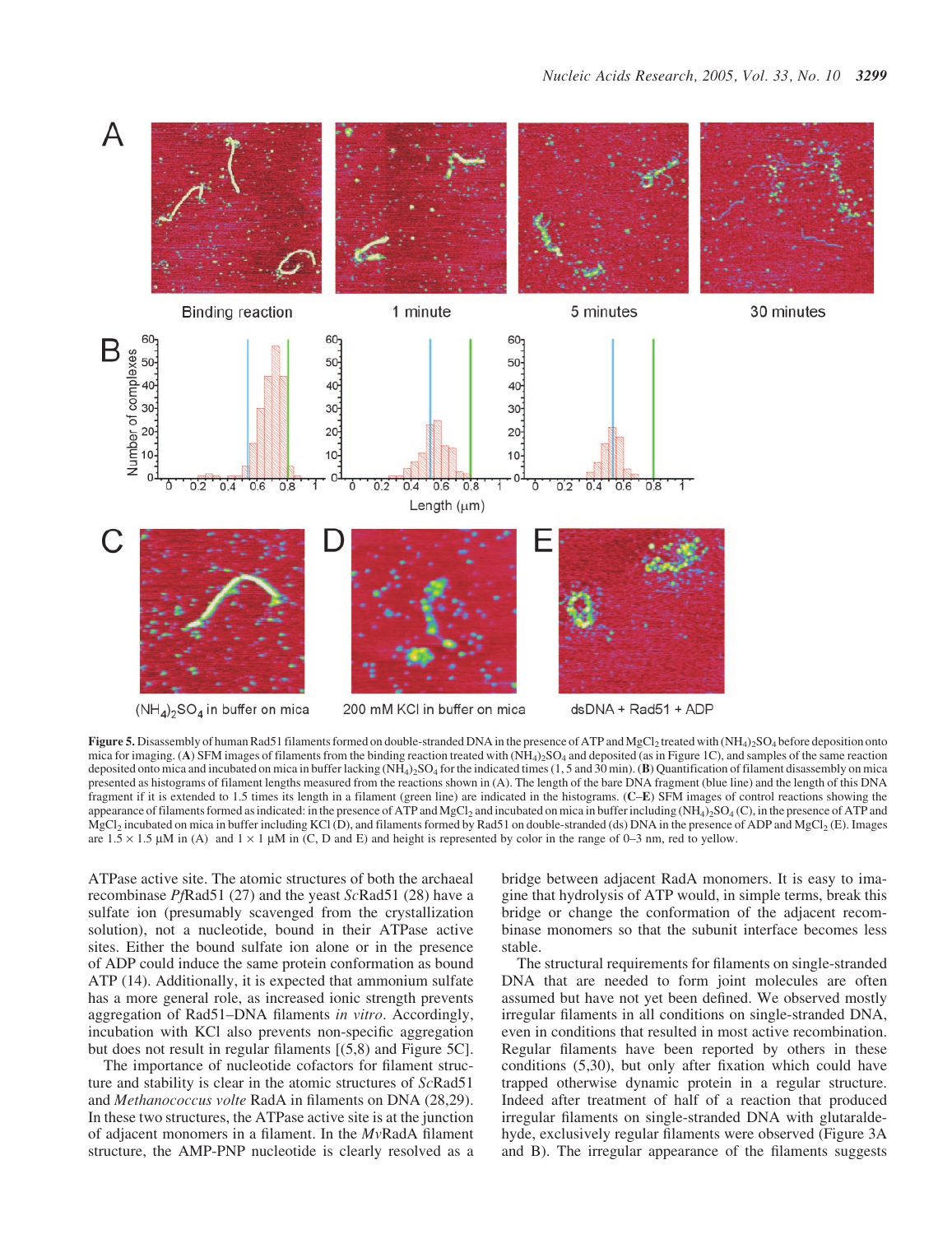

Figure 6. Assembly and disassembly of human Rad51 filaments on double-stranded DNA followed in real-time in a magnetic tweezers setup. (A) Time course of a fast filament assembly reaction with 830 nM Rad51. (B) Time course of a slow filament assembly reaction with 166 nM Rad51. (C) Time course of a Rad51 filament disassembly reaction upon removal of Rad51 and ATP from the flow cell. In all experiments, the DNA tether was held at a constant stretching force of 1.0 pN. Buffer exchange occured for the first 60–75 s.

dynamic association and disassociation of subunits. Our data do not rule out regular filaments as the active species in joint molecule formation, a dynamic transition to short-lived regular forms would explain their rarity. However, it is difficult to imagine the strand exchange steps of homologous recombination occurring without dynamic rearrangement of protein and DNA in the filaments.

The description we provide here of Rad51-DNA filament structure and stability should form the basis for subsequent investigation into the effect of the recombination mediators on dynamic filament assembly and disassembly. The recombination reaction mediated by eukaryotic proteins that can be completed in vitro by the bacterial recombinase RecA alone requires, in addition to the recombinase, a host of additional eukaryotic proteins, often called recombination mediators (31,32). The suggested roles of the recombination mediators involve promoting the formation of recombinase filaments and stabilizing appropriately formed filaments on single-stranded DNA. For example, the mediator BRCA2 promotes Rad51 binding to recombination-competent DNA structures (33). Other mediators, the Rad51 paralogs, are suggested to stabilize Rad51-DNA filaments since one of them, human XRCC2, is an ADP/ATP exchange factor for Rad51 that would help maintain Rad51 in an ATP-bound state (34). Rad54 can also stabilize Rad51 filaments on single-stranded DNA (35–37). The transition to unstable and disassembling filaments after joint molecule formation is also a step where the recombination mediators could provide regulation and control.

We followed disassembly of filaments formed on doublestranded DNA, and demonstrated that Rad51 filaments disassembled in conditions that correlate with transition from an ATP to an ADP-bound form of Rad51. Filament disassembly followed on mica suggested that Rad51 monomers disassociate from DNA at multiple places. Quantitative analysis of Rad51 filament disassembly from the single molecule force spectroscopy experiments also indicated that Rad51 disassociation occurred from many places along the molecule. Rad51 apparently nucleates filament formation at many sites along DNA with, we assume, independent initial orientation of monomers probably resulting in filament segments with opposite polarity running into each other. Our observation of multiple disassembly points could be due to dissociation of Rad51 monomers from internal sites of filaments. However, this could also reflect monomer dissociation exclusively from the ends of many short independently nucleated filaments.

Filament disassembly is likely to be as important as assembly in authentic recombination reactions in vivo. In vitro assays for recombinase functions measure the accumulation of joint molecule intermediates or strand exchange products after de-proteination, which eliminates any differences among the reactions with respect to disassociation of the recombinase. However, recombination in vivo does not stop at joint molecule formation or strand exchange. To complete the process, other proteins need access to the joint molecule to extend the invading strand by polymerization or extend the heteroduplex by Holliday junction migration and eventually to resolve the recombined molecules. A recombinase filament covering the joint molecule is likely to inhibit these processes. Indeed, a dynamic RecA filament, capable of hydrolyzing ATP, is required for in vitro recombination coupled replication of E.coli (38). Similar replication coupled reactions are essential recombination process in both prokaryotes and eukaryotes (39).

Though our data do not yet address the function of Rad51 filament dynamics for identifying homology or strand invasion, a comparison with another DNA–protein polymer may be informative here. Though the ultimate result is a sitespecific, and not a general recombination event, some analogies can be made between the phage Mu transposition reaction and Rad51-mediated recombination, specifically with respect to MuB function and activity. Similar to Rad51, MuB bound to ATP forms polymers on DNA and ATP hydrolysis is coupled to polymer disassembly (40,41). In addition, MuB monomers readily exchange between polymers on DNA in both an end-dependent and end-independent manner (40,42). The MuB-DNA polymer functions to direct the site of phage Mu insertion. It is suggested that the dynamic assembly and disassembly on DNA effectively allow MuB to sample multiple DNA locations until a suitable one is found, a MuB-DNA polymer is formed and remains stable enough for transposition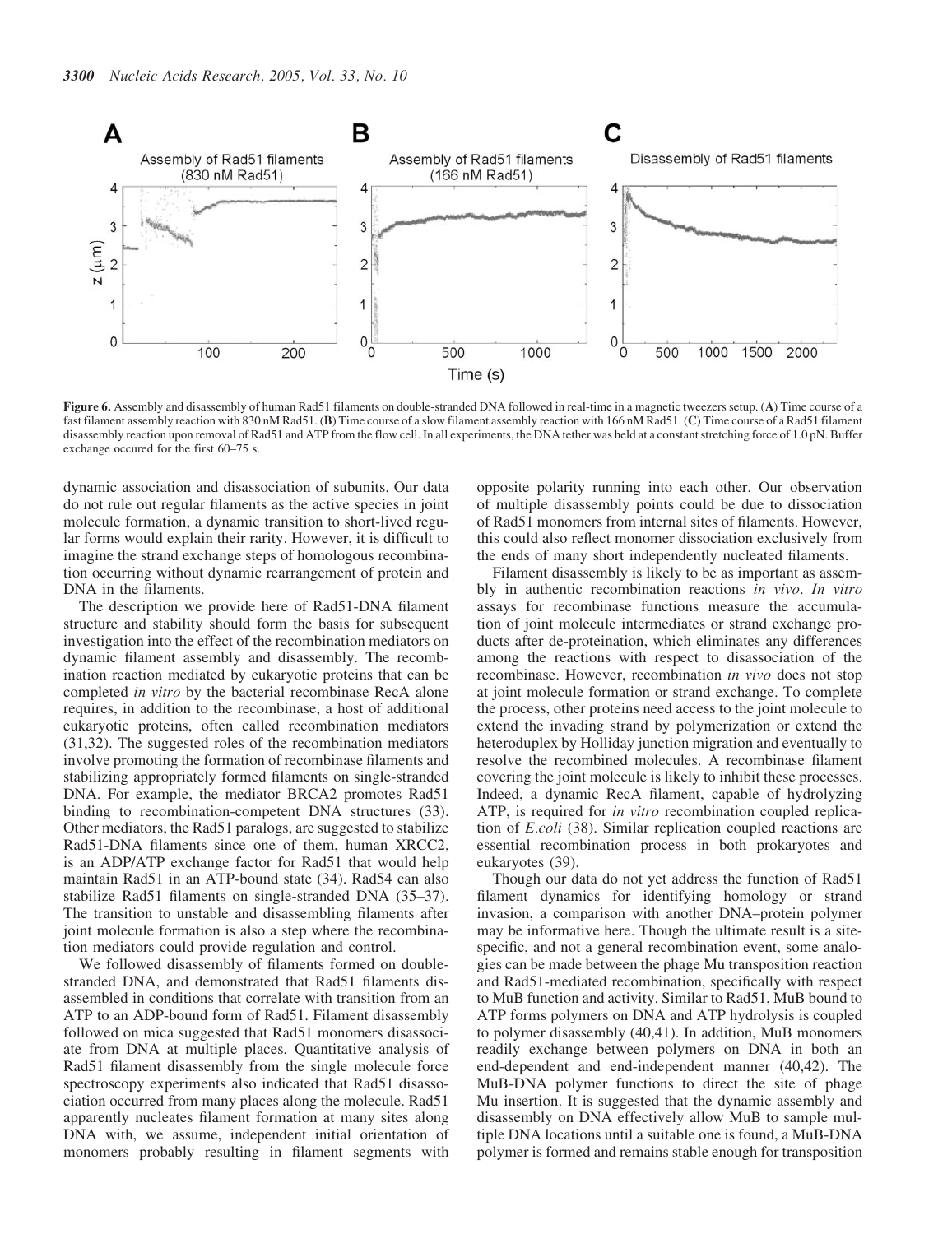to proceed (40). Similarly, dynamic Rad51-DNA interactions could result in transiently regular filaments, which would allow Rad51-bound single-stranded DNA to sample for homologous regions in the double-stranded target DNA, thus implying that a regular protein filament would stabilize the formation of a proper duplex joint molecule, promoting heteroduplex extension and favoring further steps of homologous recombination. Formation of a regular protein filament with extended DNA is a required step in current models of homologous recombination. We do not dispute the importance of helical nucleoprotein filaments in eukaryotic homologous recombination, but suggest that important questions remain regarding the functional lifetime of this structure as well as the identity of the reaction step, pre-synaptic or post-synaptic, requiring it.

# ACKNOWLEDGEMENTS

This work was supported by grants from the Netherlands Organization for Research FOM-ALW (to C.W., J.v.N., R.K. and C.D.), the European Commission, the Association for International Cancer Research, and the Dutch Cancer Society (to R.K. and C.W.). Funding to pay the Open Access publication charges for this article was provided by the above grants.

Conflict of interest statement. None declared.

## **REFERENCES**

- 1. DiCapua,E., Engel,A., Stasiak,A. and Kooller,T. (1982) Characterization of complexes between recA protein and duplex DNA by electron microscopy. J. Mol. Biol., 157, 87–103.
- 2. Dunn,K., Chrysogelos,S. and Griffith,J. (1982) Electron microscopic visualization of RecA-DNA filaments: evidence for cyclic extension of duplex DNA. Cell, 28, 757–765.
- 3. Flory,J. and Radding,C.M. (1982) Visualization of RecA protein and its association with DNA: a priming effect of single-strand binding protein. Cell, 28, 747–756.
- 4. Yu,X., VanLoock,M.S., Yang,S., Reese,J.T. and Egelman,E.H. (2004) What is the structure of the RecA-DNA filament? Curr. Protein Pept. Sci., 5, 73–79.
- 5. Liu,Y., Stasiak,A.Z., Masson,J.Y., McIlwraith,M.J., Stasiak,A. and West, S.C. (2004) Conformational changes modulate the activity of human RAD51 protein. J. Mol. Biol., 337, 817–827.
- 6. Yu,X., Jacobs,S.A., West,S.C., Ogawa,T. and Egelman,E.H. (2001) Domain structure and dynamics in the helical filaments formed by RecA and Rad51 on DNA. Proc. Natl Acad. Sci. USA, 98, 8419–8424.
- 7. Bugreev,D.V. and Mazin,A.V. (2004) Ca2+ activates human homologous recombination protein Rad51 by modulating its ATPase activity. Proc. Natl Acad. Sci. USA, 101, 9988–9993.
- 8. Sigurdsson,S., Trujillo,K., Song,B., Stratton,S. and Sung,P. (2001) Basis for avid homologous DNA strand exchange by human Rad51 and RPA. J. Biol. Chem., 276, 8798–8806.
- 9. Namsaraev,E.A. and Berg,P. (1998) Binding of Rad51p to DNA. Interaction of Rad51p with single- and double-stranded DNA. J. Biol. Chem., 273, 6177–6182.
- 10. Gupta,R.C., Bazemore,L.R., Golub,E.I. and Radding,C.M. (1997) Activities of human recombination protein Rad51. Proc. Natl Acad. Sci. USA, 94, 463–468.
- 11. Kim,H.K., Morimatsu,K., Norden,B., Ardhammar,M. and Takahashi,M. (2002) ADP stabilizes the human Rad51-single stranded DNA complex and promotes its DNA annealing activity. Genes Cells, 7, 1125–1134.
- 12. De Zutter,J.K. and Knight,K.L. (1999) The hRad51 and RecA proteins show significant differences in cooperative binding to single-stranded DNA. J. Mol. Biol., 293, 769–780.
- 13. Zaitseva,E.M., Zaitsev,E.N. and Kowalczykowski,S.C. (1999) The DNA binding properties of Saccharomyces cerevisiae Rad51 protein. J. Biol. Chem., 274, 2907–2915.
- 14. Tombline,G. and Fishel,R. (2002) Biochemical characterization of the human RAD51 protein. I. ATP hydrolysis. J. Biol. Chem., 277, 14417–14425.
- 15. Cox,M.M. (2003) The bacterial RecA protein as a motor protein. Annu. Rev. Microbiol., 57, 551–577.
- 16. Tombline,G., Heinen,C.D., Shim,K.S. and Fishel,R. (2002) Biochemical characterization of the human RAD51 protein. III. Modulation of DNA binding by adenosine nucleotides. J. Biol. Chem., 277, 14434–14442.
- 17. Rehrauer,W.M. and Kowalczykowski,S.C. (1993) Alteration of the nucleoside triphosphate (NTP) catalytic domain within Escherichia coli recA protein attenuates NTP hydrolysis but not joint molecule formation. J. Biol. Chem., 268, 1292–1297.
- 18. Kowalczykowski,S.C. and Krupp,R.A. (1995) DNA-strand exchange promoted by RecA protein in the absence of ATP: implications for the mechanism of energy transduction in protein-promoted nucleic acid transactions. Proc. Natl Acad. Sci. USA, 92, 3478–3482.
- 19. Symington,L.S. (2002) Role of RAD52 epistasis group genes in homologous recombination and double-strand break repair. Microbiol. Mol. Biol. Rev., 66, 630–670.
- 20. Stark,J.M., Hu,P., Pierce,A.J., Moynahan,M.E., Ellis,N. and Jasin,M. (2002) ATP hydrolysis by mammalian RAD51 has a key role during homology-directed DNA repair. J. Biol. Chem., 277, 20185–20194.
- 21. Konola,J.T., Logan,K.M. and Knight,K.L. (1994) Functional characterization of residues in the P-loop motif of the RecA protein ATP binding site. J. Mol. Biol., 237, 20–34.
- 22. Ristic,D., Wyman,C., Paulusma,C. and Kanaar,R. (2001) The architecture of the human Rad54-DNA complex provides evidence for protein translocation along DNA. Proc. Natl Acad. Sci. USA, 98, 8454–8460.
- 23. van der Heijden,T., van Noort,J., van Leest,H., Kanaar,R., Wyman,C., Dekker,N. and Dekker,C. (2005) Torque-limited RecA polymerization on dsDNA. Nucleic Acids Res., 33, 2099–2105.
- 24. Mazin,A.V., Zaitseva,E., Sung,P. and Kowalczykowski,S.C. (2000) Tailed duplex DNA is the preferred substrate for Rad51 protein-mediated homologous pairing. EMBO J., 19, 1148-1156.
- 25. van Noort,J., Verbrugge,S., Goosen,N., Dekker,C. and Dame,R.T. (2004) Dual architectural roles of HU: formation of flexible hinges and rigid filaments. Proc. Natl Acad. Sci. USA, 101, 6969–6974.
- 26. Bork,J.M., Cox,M.M. and Inman,R.B. (2001) RecA protein filaments disassemble in the  $5'$  to  $3'$  direction on single-stranded DNA. J. Biol. Chem., 276, 45740–45743.
- 27. Shin,D.S., Pellegrini,L., Daniels,D.S., Yelent,B., Craig,L., Bates,D., Yu, D.S., Shivji, M.K., Hitomi, C., Arvai, A.S. et al. (2003) Full-length archaeal Rad51 structure and mutants: mechanisms for RAD51 assembly and control by BRCA2. EMBO J., 22, 4566–4576.
- 28. Conway,A.B., Lynch,T.W., Zhang,Y., Fortin,G.S., Fung,C.W., Symington,L.S. and Rice,P.A. (2004) Crystal structure of a Rad51 filament. Nature Struct. Mol. Biol., 11, 791–796.
- 29. Wu,Y., He,Y., Moya,I.A., Qian,X. and Luo,Y. (2004) Crystal structure of archaeal recombinase RADA: a snapshot of its extended conformation. Mol. Cell, 15, 423–435.
- 30. Benson,F.E., Stasiak,A. and West,S.C. (1994) Purification and characterization of the human Rad51 protein, an analogue of E.coli RecA. EMBO J., 13, 5764–5771.
- 31. Sung,P., Krejci,L., Van Komen,S. and Sehorn,M.G. (2003) Rad51 recombinase and recombination mediators. J. Biol. Chem., 278, 42729–42732.
- 32. Wyman,C., Ristic,D. and Kanaar,R. (2004) Homologous recombinationmediated double-strand break repair. DNA Repair (Amst.), 3, 827–833.
- 33. Yang,H., Li,Q., Fan,J., Holloman,W.K. and Pavletich,N.P. (2005) The BRCA2 homologue Brh2 nucleates RAD51 filament formation at a dsDNA–ssDNA junction. Nature, 433, 653–657.
- 34. Shim,K.S., Schmutte,C., Tombline,G., Heinen,C.D. and Fishel,R. (2004) hXRCC2 enhances ADP/ATP processing and strand exchange by hRAD51. J. Biol. Chem., 279, 30385–30394.
- 35. Tan,T.L., Kanaar,R. and Wyman,C. (2003) Rad54, a Jack of all trades in homologous recombination. DNA Repair (Amst.), 2, 787–794.
- 36. Mazin,A.V., Alexeev,A.A. and Kowalczykowski,S.C. (2003) A novel function of Rad54 protein. Stabilization of the Rad51 nucleoprotein filament. J. Biol. Chem., 278, 14029–14036.
- 37. Wolner,B. and Peterson,C.L. (2005) ATP-dependent and ATPindependent roles for the RAD54 chromatin remodeling enzyme during